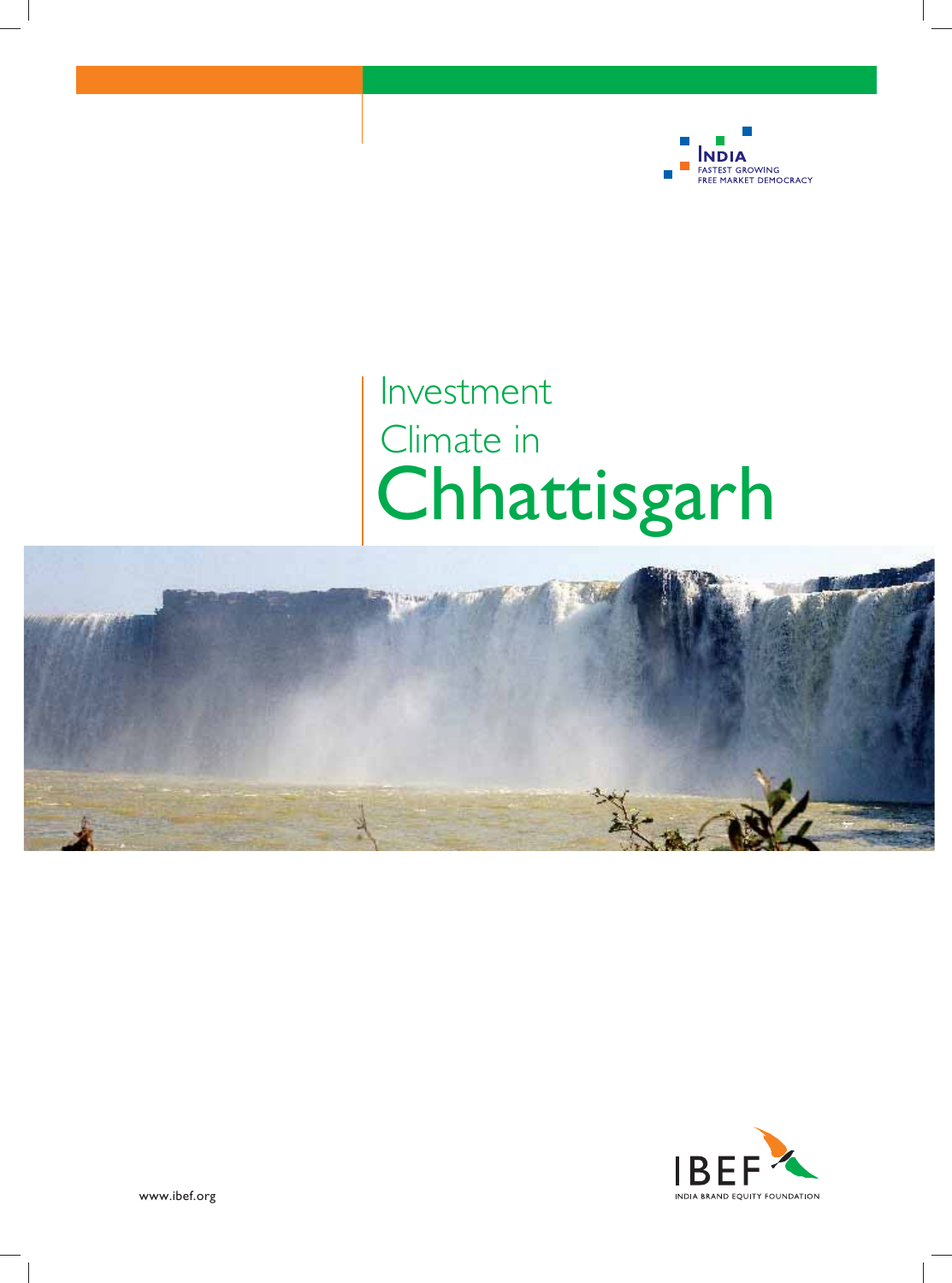Published by

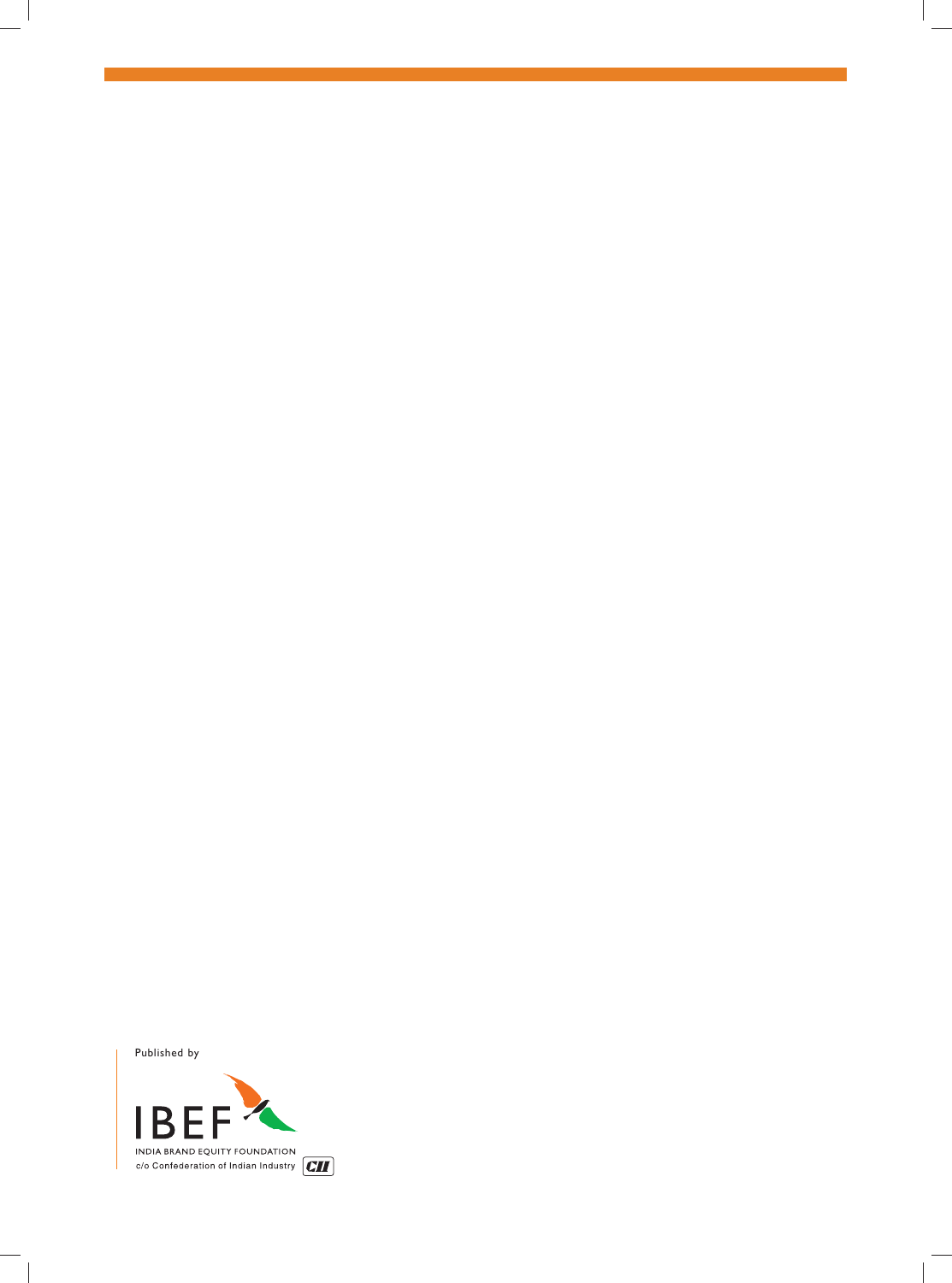# **Table of Contents**

# **Business opprtunities**

An Ernst & Young report for IBEF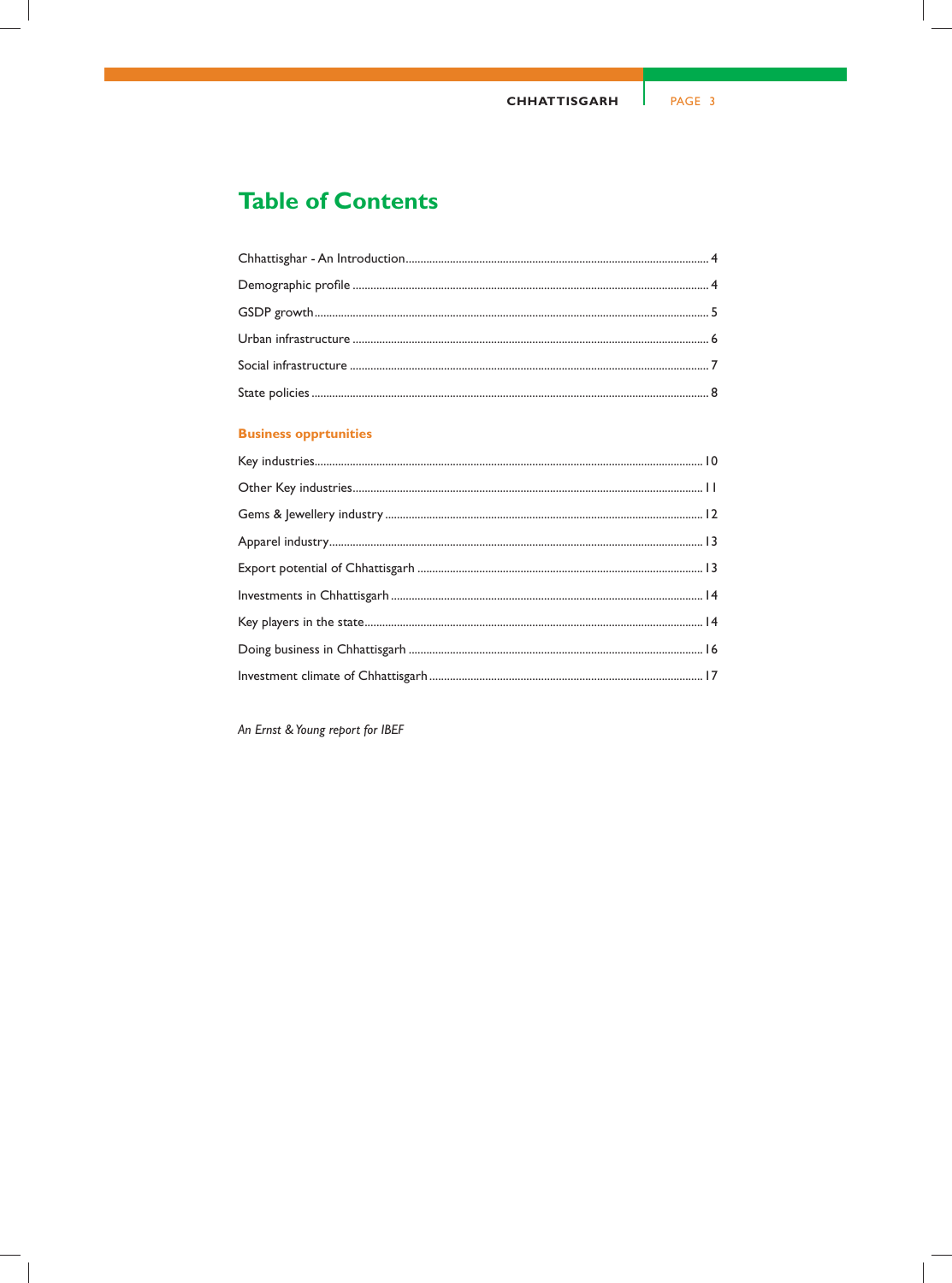# **Chhattisgarh – An Introduction**

Chhattisgarh, which came into existence as a state on November 1, 2000, was formed following the coming together of 16 districts of undivided Madhya Pradesh. It shares its borders with six states – Orissa in the east, Jharkhand in the north-east, Madhya Pradesh in the west and north-west, Uttar Pradesh in the north, Maharashtra in the south-west and Andhra Pradesh in the south-east.

#### **Location of Chhattisgarh in India**

With a geographical area of 135,000 sq km, Chhattisgarh is the ninth largest state in India and amongst the richest in terms of mineral wealth; it is endowed with all major minerals including diamonds. The state also has mega industries in sectors including steel, power, mining, aluminium and cement.

| <b>Districts</b>                       | 16                            |  |  |  |
|----------------------------------------|-------------------------------|--|--|--|
| <b>Villages</b>                        | 20,308 (2001)                 |  |  |  |
| <b>Population</b>                      | 20,833,803 (2001)             |  |  |  |
| <b>Population growth rate</b>          | 18.06%                        |  |  |  |
| <b>Population density</b>              | 154 persons (per sq km)       |  |  |  |
| <b>Sex ratio</b>                       | 989 (females per 1,000 males) |  |  |  |
| <b>Literacy rate</b>                   | 64.7%                         |  |  |  |
| Source: Socio Economic Report, 2006-07 |                               |  |  |  |

Chhattisgarh has the densest forests in India. Over 44% of the state's land is under forest cover, with rich wildlife and over 200

| Demographic<br>Profile (2001) | Chhattisgarh<br>(% of population) | India<br>(% of population) |
|-------------------------------|-----------------------------------|----------------------------|
| Rural                         | 80%                               | 72.2%                      |
| Urban                         | 20%                               | 27.8%                      |
| <b>Scheduled Caste</b>        | 11.6%                             | 16.2%                      |
| <b>Scheduled Tribe</b>        | 31.8%                             | 8.2%                       |

# % Literacy Rate



*40% OF THE STATE IS UNDER FOREST AREA AND OVER 40% OF THE POPULATION CONSISTS OF SC/ST*

*Source: Census, 2001; Integrated Health and Population Policy Chhattisgarh, 2006; Council of Social Development, 2006)* varieties of non-timber forest products.

Agro-climatically, the entire state falls in the category of Zone-VII (eastern plateau and hills zone) and can be sub-divided into three sub agro-climatic zones, viz. the Chhattisgarh plains (11 districts), the northern hills of Chhattisgarh (two districts), and the Bastar plateau (three districts).

#### **Demographic profile**

Chhattisgarh accounts for two per cent of India's population, of which 20 per cent live in urban areas and the remaining 80 per cent in rural areas. The population is primarily concentrated in the central plains region. Of the total population of 20.83 million, 43.4 per cent represent scheduled castes and scheduled tribes, who live mostly in the thickly forested areas in the north and south.

The literacy rate in Chhattisgarh has improved steadily from 42.91 per cent in 1991 to 64.7 per cent in 2001, registering a growth of 21.79 per cent. With 77.4 per cent male and 51.9 per cent female literacy rates, the gender gap in literacy is 25.5% as against the country's average of 21.6%.

Among all districts in the state, Rajnandgaon has the highest literacy rate of 77.2 per cent. As per the 2005 UNDP report on Human Development Index (HDI), Chhattisgarh has an HDI of 0.447. Korba district, which ranks first in the HDI rankings (0.625), also has the highest income index of 0.980.

#### **The state economy**



Chhattisgarh's economy has seen a steady growth since its formation in 2000.

Sectoral contribution to Gross State Domestic Product (GSDP)

The primary sector, more specifically agriculture and allied activities, forms the base of the state's economy and provides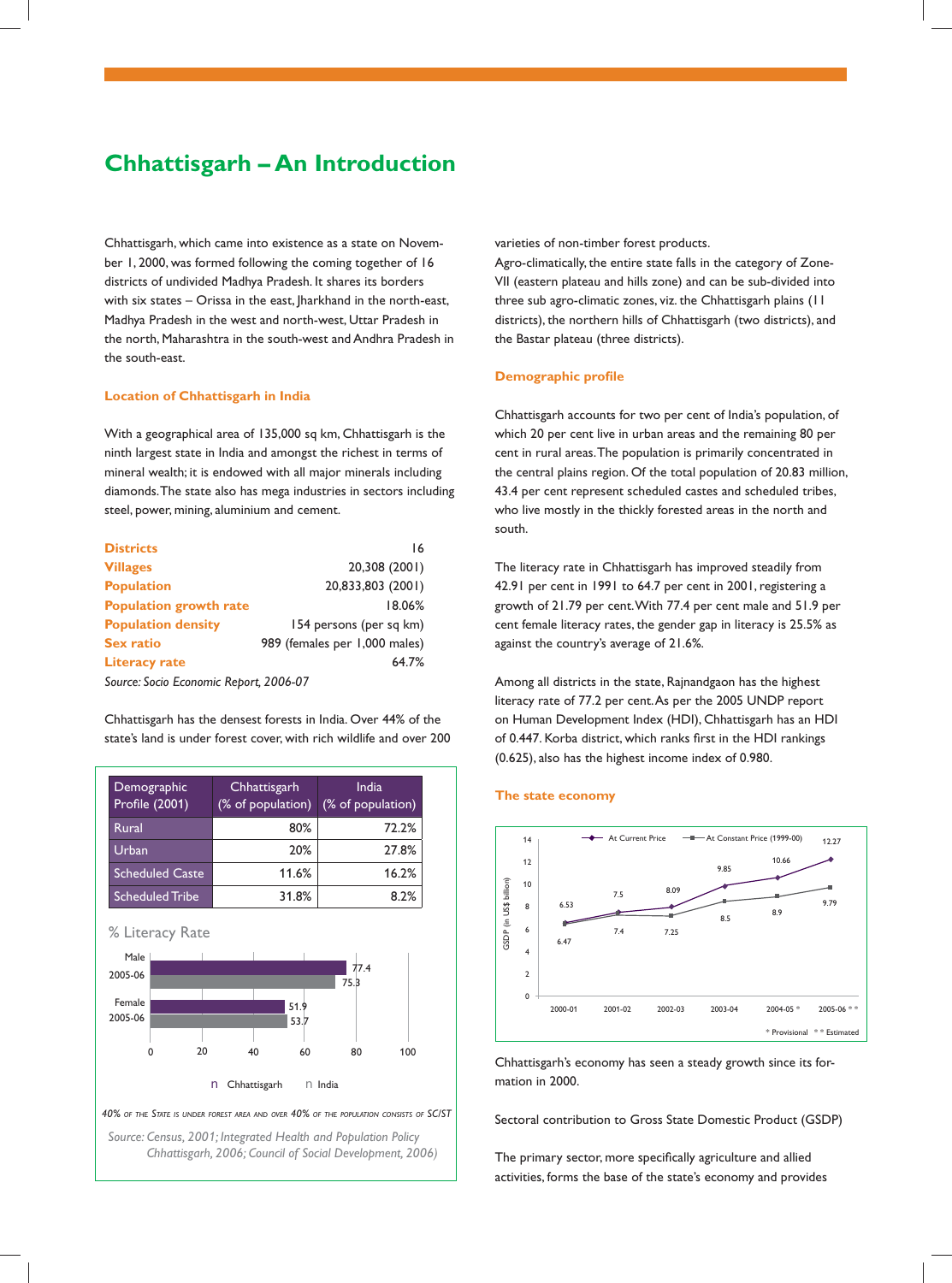livelihood to 80 per cent of the rural population. The tertiary sector, however, contributes the highest  $-37$  per cent  $-$  to the state economy.

In 2005-06, agriculture registered a growth of 18.85% and the manufacturing sector of 24.61%.

#### **GSDP growth**

Chhattisgarh's GSDP grew by 15.1 per cent (at current prices) in fiscal 2005-06, amounting to \$12.27 billion







# **Increase in per capita income**

The improvement in the standard of living and quality of life of the people of Chhattisgarh is evidence of the increase in income levels. Net per capita income at current prices grew by 13.16 per cent in fiscal 2005-06, touching \$474.05.

#### **Physical infrastructure**

The state's Vision 2010 document recognises physical infrastructure development as a priority sector to ensure continuous growth of the economy. The vision outlays creation of Chhattisgarh Infrastructure Development Corporation (CIDC) to:

- Promote and catalyse infrastructure development
- Be the prime advisor to the government on matters related to infrastructure development
- Commercialise projects through Public-Private-Partnership

#### **Transportation**



*Source: Socio-Economic Survey, 2006-07*

Chhattisgarh's strategic location has been instrumental in its development as a potential hub for inter-state trade. The state government has initiated measures to ensure growth of the transportation sector by introducing a new road policy and inviting private players to invest in the development of road infrastructure.

The category-wise length of the state-wide road network (in Km) for the period 2004-05 is indicated below:

Railways form an important aspect of the transportation network for the large number of mineral and heavy industries based out of Chhattisgarh.

The railway network in Chhattisgarh is operated by the South Eastern (SE) Railways, headquartered at Kolkata, with a divisional office at Bilaspur. Raipur and Bilaspur are the two major railway stations, which connect Chhattisgarh to other major cities and towns of India.

The air transportation network in the state is quite limited. There is one major commercial airport in the capital city of Raipur and smaller airports/ airstrips at other cities such as Bilaspur, Bhilai, Jagdalpur, Sarguja, and Korba.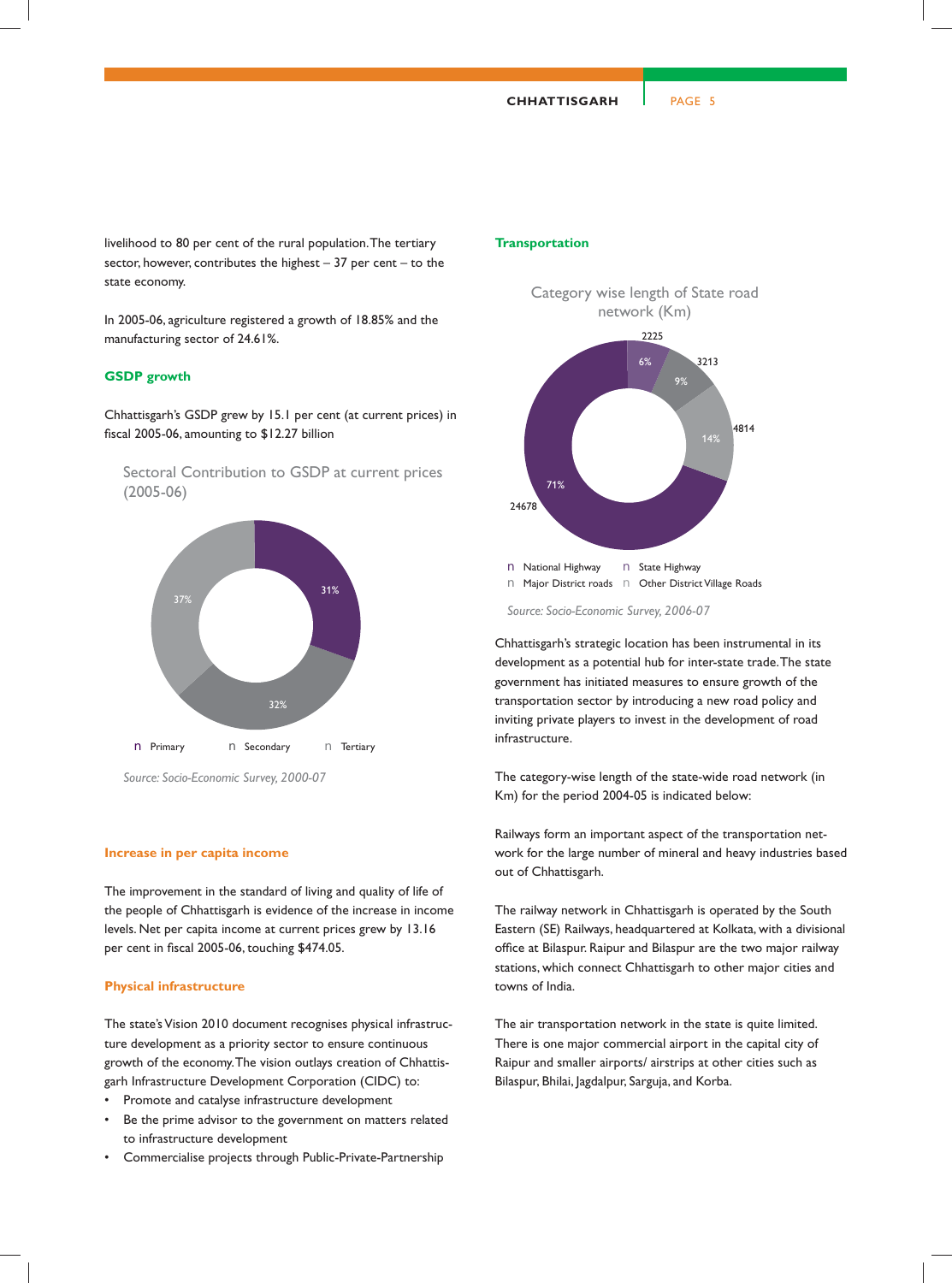#### **Power**

Chhattisgarh is the emerging power capital of India. The total installed power capacity of the state increased from 1,360.2 MW in 2000 to 1410.85 MW in 2005-06. Availability of large reserves



% Electricity Consumption Pattern (2004-05)



of coal ensure that thermal power accounts for over 90 per cent of the total power generated in the state. The remaining 20 per cent is generated through hydel power stations.

Korba district, the thermal power hub, contributes over 90 per cent of the state's power capacity.

Industrial consumption accounted for 65 per cent of energy consumption in the state in 2004-05, and domestic, agriculture and other consumers were responsible for the remaining 35 per cent.

#### **Urban infrastructure**

Urban infrastructure development has been a challenge for the state as it is still in its formative years. The Urban Administration and Development Department of Chhattisgarh (UAD) is responsible for urban development, urban governance and urban poverty alleviation through municipalities.

The rate of urbanisation stands at 17.4 per cent vis-à-vis the all-India average of 29 per cent. Shortfall in supply of safe drinking water, inadequate storm water drains and underground sewerage and solid waste management systems are some of the immediate challenges that the state faces.

The UAD has initiated measures for improvement of water supply, sewerage and sanitation. It is also working towards improving urban transport and housing and the upliftment of the urban poor.

The state government has adopted a new Urban Development Policy with the following objectives:

- Improvement in the quality of urban living
- More accountability of urban local bodies towards citizens
- Planned urban development
- Better quality access and efficiency of service
- Alleviation of urban poverty and equal access of services to the urban poor
- Financial sustainability of local institutions and
- People's participation in local governance

# **Industrial infrastructure**

There are several industrial growth centres/parks in Chhattisgarh, acting as hubs of development and promotion of industrial activity.

Some of the well-established industrial growth centres are located at Urla and Siltara in Raipur district; Sirgitti and Anjani in Bilaspur district; and at Borai in Durg district. Moreover, to meet the increasing demand of land for new industrial units, the government has decided to set up four Star Industrial Areas across 6,836 hectares of land in the districts of Bilaspur, Raigarh, Rajnandgaon and Raipur.

Sponge iron and mini-steel plants, ferro alloy units, power plants/ captive power plants and other core industries are planned to be established in these proposed Star Industrial Areas.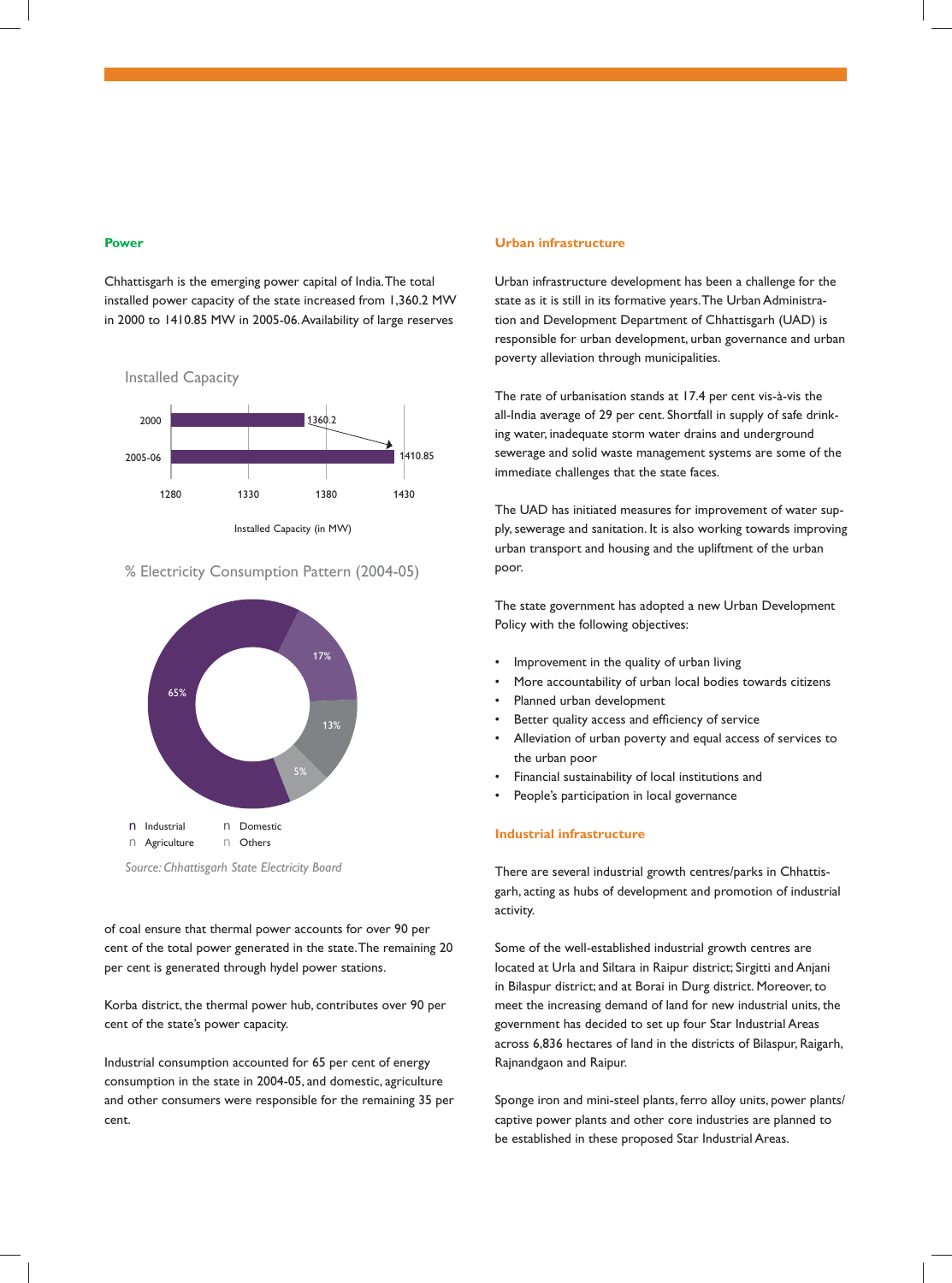# SEZs (Formal Approval)

| S.<br>No.      | Developer                                   | <b>District</b> | Sector              | Area (in<br>hectares) |  |  |  |
|----------------|---------------------------------------------|-----------------|---------------------|-----------------------|--|--|--|
|                | Naya Raipur Development<br>Authority (NRDA) | Naya Raipur     | <b>IT/ITeS</b>      | 10.77                 |  |  |  |
|                | SEZs (in $-$ principal approval)            |                 |                     |                       |  |  |  |
| $\overline{2}$ | <b>Writers and Publishers</b><br>Limited    | Raipur          | Multi-product       | 2000                  |  |  |  |
| 3              | M/s. Chhattisgarh<br>Infrastructure Ltd.    | Raipur          | Gems &<br>Jewellery | 29.                   |  |  |  |

The state government is additionally focusing on the development of industrial clusters to support the growth of special thrust industry sectors such as food processing, gems and jewellery, metals, apparels, and pharmaceuticals.

# **Social infrastructure**

The government is focusing strongly on developing social infrastructure to enable all-round socio-economic development of the state.

#### **Education**

The education infrastructure is improving through the concerted efforts of the government.



Chhattisgarh has a male literacy rate of 77.4 per cent, 2.1 per cent higher than the national average, as per the 2001 census. The state's average literacy rate stands at 64.7 per cent. In all, 5.37 million students study in the 53,096 institutions, providing primary and secondary education in the state. There are 116 government colleges, 15 engineering colleges, 10 polytechnics, eight private pharmacy colleges, two medical colleges and three dental colleges in the state.

#### **Health**

The state's health infrastructure includes 717 primary health centres and 4,792 sub-health centres. There are 15 district



hospitals, 14 city civil hospitals, 16 civil dispensaries and 133 community health centres. Most districts in Chhattisgarh have clinics for STDs (Sexually Transmitted Diseases). Twelve districts have blood bank facility.

Medical college hospitals at Raipur and Bilaspur, together have a strength of over 1,000 beds and offer a wide range of specialised services. The Sewa Bhawan hospital at Jagdeeshpur and Champa Christian Hospital at Champa regularly conduct projects and programmes to ensure community health development and food security for the poor.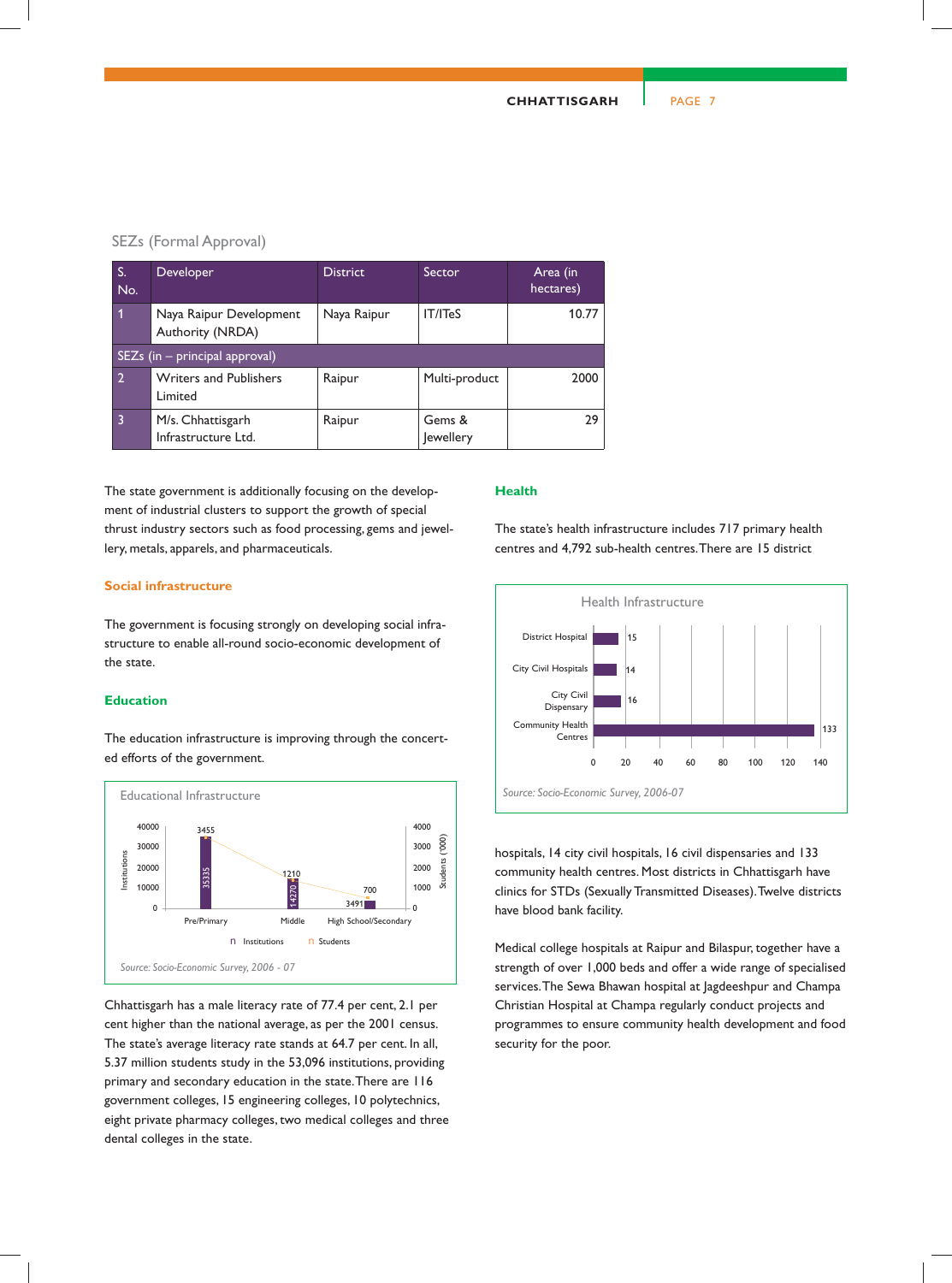# **State policies**

Since the formation of the state in 2000, continuous efforts have been made to introduce constructive policies and incentives for overall development.

# **State Industrial Policy 2004-09**

Realising the need for rapid economic growth and regional balance in the newly-formed state, the government introduced the State Industrial Policy (2004–09). The objectives of the policy include:

- To create a favourable investment environment for enhancing industrial production;
- To create additional employment opportunities by accelerating the process of industrialisation;
- To create enabling environment for ensuring maximum value addition to the abundant, locally available mineral and forestbased resources;
- To ensure balanced regional development by attracting industries in economically backward areas;
- To ensure participation of scheduled castes, scheduled tribes and other weaker sections in the development process;
- To make industrial investments in the state competitive vis-avis other states in the country;
- To promote private sector participation for creation of industrial infrastructure;
- To create an enabling environment for increasing industrial production, productivity and quality upgradation to face the challenge of competition emerging from economic liberalisation.

# **Mineral policy**

The state Mineral Policy, 2001, envisages the establishment of an investor friendly business environment in the mining sector to attract both domestic and international private sector investments. Some of the key objectives of the policy are:

- To provide facilities for maximum participation of people in the mineral industries by maintaining transparency, in order to increase the revenue from minerals;
- To develop mineral resources maintaining the priority for export-oriented minerals, strategic minerals and base metals;
- To attract private and foreign participation / investment for high value minerals (gold, base metals and diamond) and energy fuels;
- To introduce new technologies, equipment, and R&D facilities

to enhance the accuracy and quality of the mineral resources and their uses;

- Implementation of the Granite Conservation and Development Rules, 1999;
- To formulate measures to check illegal mining and pilferage of mineral revenue;
- To develop a knowledge base and ensure sustainable supply of raw materials for mineral-based industries established within the state through the State Mining Corporation.

## **Energy Policy**

Chhattisgarh has surplus power, with immense potential for coal-based thermal power generation. The main objective of the State Energy Policy, 2001, is to accelerate the pace of development and to bring it at least at par with other developed states. Key objectives of the policy initiative are:

- To ensure availability of reliable and cheap electricity to every section of society, both in rural as well as urban areas;
- To ensure provision of electricity to farmers for agricultural purposes;
- To provide quality power at reasonable rates to industries as per their requirement;
- To enable power generation through captive power plants for industries;
- To increase power generation capacity by means of renovation, modernisation and innovation (solar, biomass, bio-gas, hydel, etc.);
- To ensure power sector reforms, energy conservation and management;
- To enable and ensure consumer satisfaction.

#### **IT and ITeS Policy**

The State IT and ITeS Policy has been designed to create an enabling environment that promotes the growth of the local IT industry. Highlights of the IT & ITeS Policy are:

- To foster the growth and development of a competitive IT industry by ensuring anytime and anywhere connectivity;
- To provide all citizens with widespread and easy access to government services at an affordable cost and in the local language, by setting up Integrated Service Delivery Centres across the state;
- To ensure 100 per cent IT literacy in all schools and colleges in a phased manner;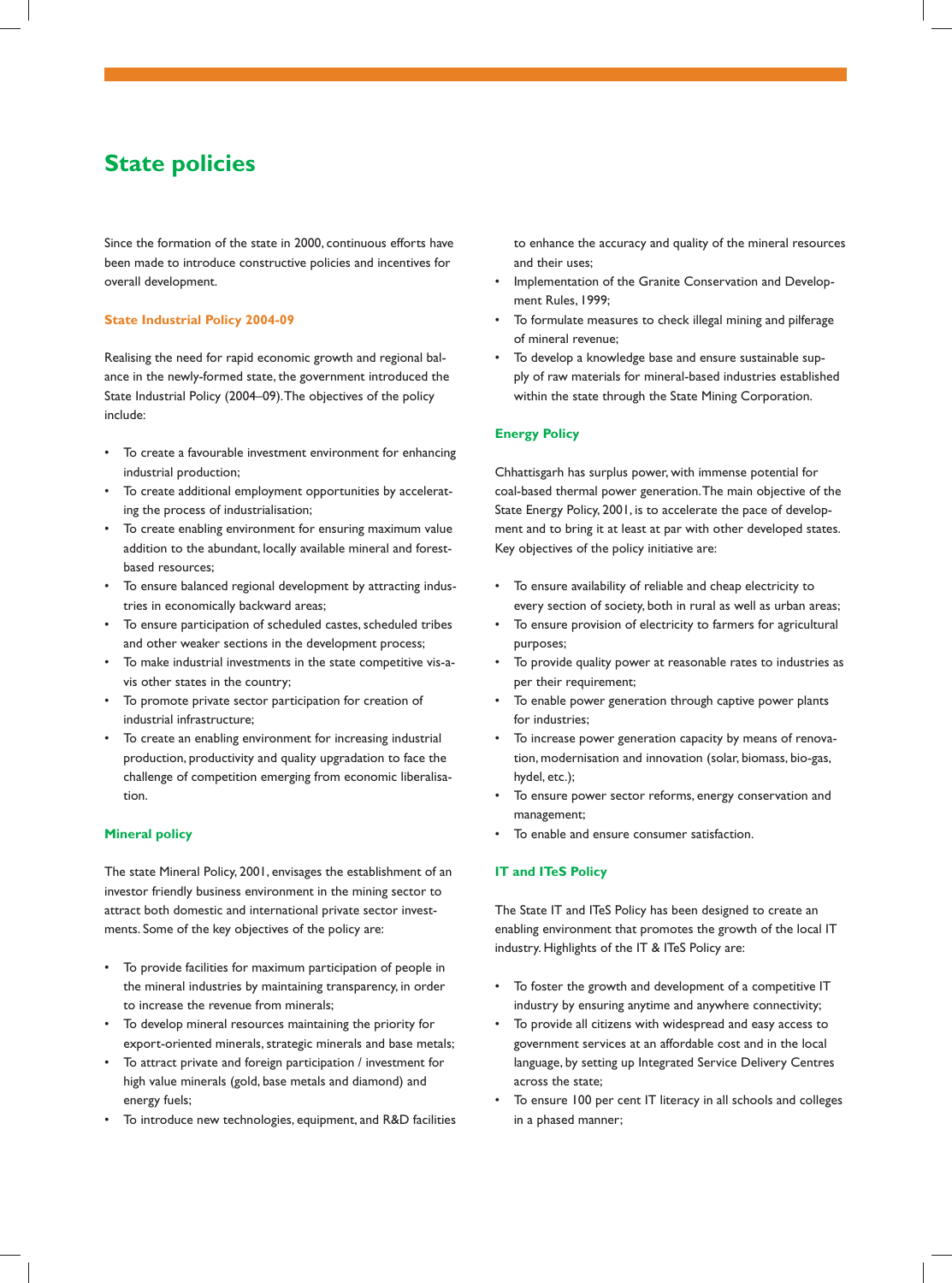**CHHATTISGARH** PAGE 9

- To promote local entrepreneurs who are willing to invest in improving the IT infrastructure in the state;
- To increase investments to support the IT industry and create employment opportunities;
- To be a significant contributor in India's IT output by 2020.

A Chhattisgarh Infotech and Biotech Promotion Society (CHiPS) has been set up to give impetus to the growth of IT and implement initiatives for overall socio-economic development.

Information technology, bio-technology and other advanced technology-based industries have been declared as special thrust industries in the Chhattisgarh State Industrial Policy and are entitled to additional direct and indirect incentives.

# **Direct incentives**

A number of direct incentives have been outlined by the government to promote industrial investments. The nature and details of these direct incentives may vary according to size of industry and sectors.

The incentives include:

- Interest subsidy
- Infrastructure development and capital investment subsidy
- Exemption from electricity duty
- Exemption from stamp duty
- Exemption from entry tax
- Allotment of plots at concessional premium in industrial areas
- Exemption from land diversion fee
- Reimbursement of project report expenses
- Quality certification subsidy
- Technology patent subsidy
- Interest subsidy for technology upgradation, etc.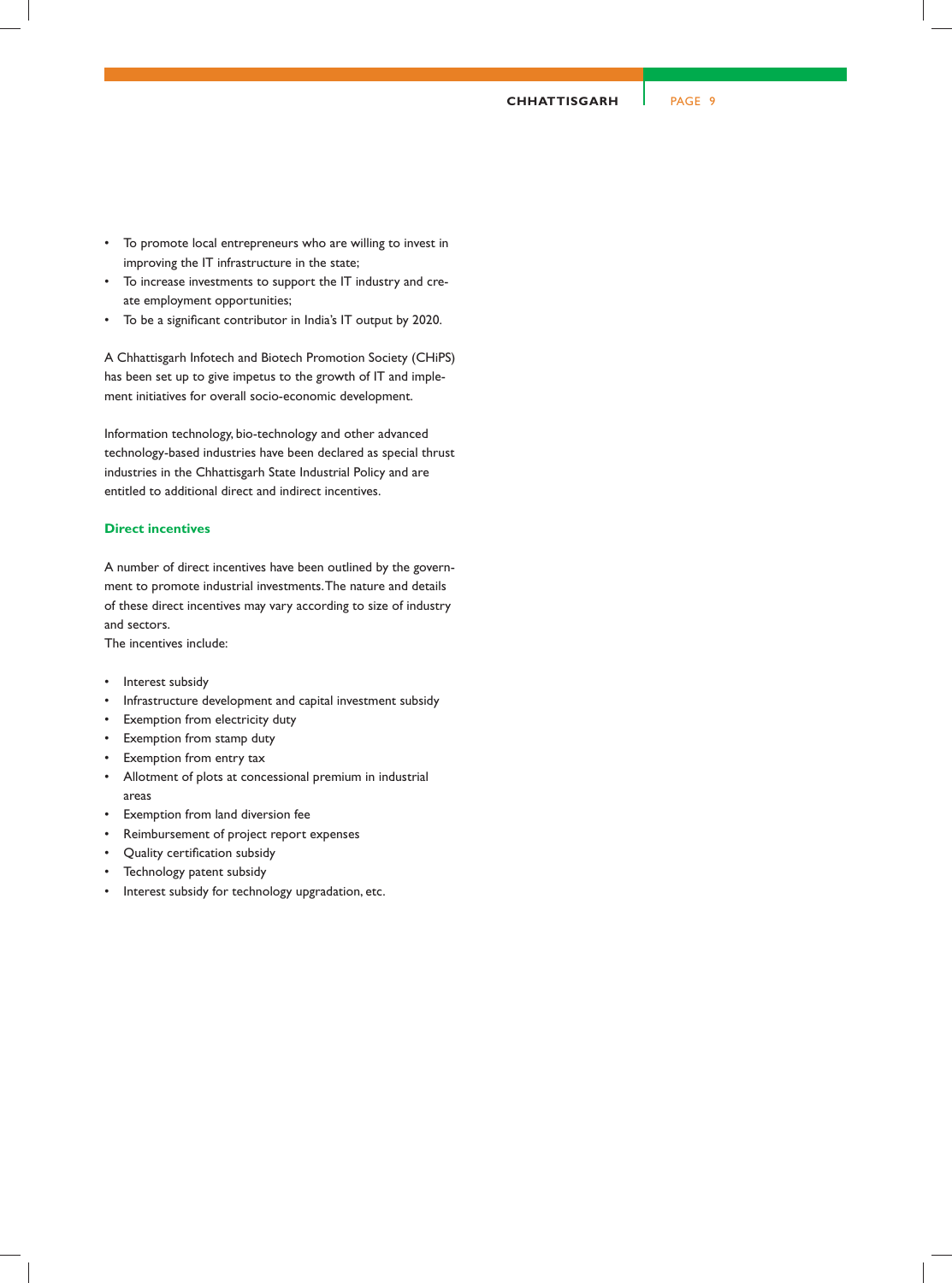# **Business opportunities**

Chhattisgarh is one of the youngest and fastest growing states in India. It is rich in resources like steel, coal, aluminum, tin and bauxite. It has a conducive labour environment and cheap power, and sufficient water and land is available at a competitive rate.

Some of the key thrust sectors where Chhattisgarh holds advantage over other states are mining, iron ore and steel, cement and power.

# **Key industries**

#### **Mining**

Chhattisgarh is widely known for its rich mineral resources and is a major resource base for major mineral-related industries. The mineral industry accounts for almost 80 per cent of total industrial units in the state. Chhattisgarh holds a major share of coal deposits in India, which has led to its 'power hub' strategy. Almost all the tin ore reserves in India are concentrated in Chhattisgarh. Over one-fifth of the iron ore in the country is found in the state. One of the best quality iron ore deposits in the world is found in the Bailadila mines in south Chhattisgarh, from where it is exported to Japan.

Reserves of Important Minerals in Chhattisgarh

| S.<br>No.               | Mineral   | <b>Unit</b>           | India   | Chhattisgarh | % of Reserves<br>in India |
|-------------------------|-----------|-----------------------|---------|--------------|---------------------------|
| $\mathbf 1$             | Iron ore  | <b>Million Tonnes</b> | 10,052  | 2,336        | 23.23                     |
| $\overline{2}$          | Coal      | <b>Million Tonnes</b> | 204.652 | 35.375       | 17.28                     |
| $\overline{\mathbf{3}}$ | Bauxite   | <b>Million Tonnes</b> | 24,622  | 96           | 3.89                      |
| $\overline{4}$          | Limestone | <b>Million Tonnes</b> | 75,658  | 3,580        | 4.73                      |
| 5                       | Dolomite  | <b>Million Tonnes</b> | 4.386   | 606          | 13.81                     |
| $6\overline{6}$         | Tin Ore   | <b>Tonnes</b>         | 28,907  | 28.894       | 99.96                     |
| $\overline{7}$          | Gold      | Tonnes                | 68      | 3            | 4.41                      |
| 8                       | Corundum  | <b>Tonnes</b>         | ۰       | 25           |                           |
| 9                       | Quartzite | <b>Million Tonnes</b> | 2.707   | 44           | 1.62                      |

*Source: Directorate of Geology and Mining, Government of Chhattisgarh, Chhattisgarh State Industrial Development Corporation*

Widely occurring limestone deposits have resulted in the establishment of several large and small cement projects in the state.

Many more mineral-based industries are leveraging the large deposits of coal, iron ore, limestone, dolomite, quartzite, bauxite and positive indications of high value, rare, alkali and base-metals (including nickel, chromium, and platinum group elements - PGE), gold, diamond, etc.

The government intends to focus on beneficiation and processing of these minerals to maximise value addition within the state, instead of exporting them. The mineral resources have immense potential for large investments in mining, setting up of mineralbased industries and generating large-scale employment.

#### **Power**

Chhattisgarh has a robust power sector, which places the state in a highly competitive position with respect to industrial growth. Strategically located in central India, Chhattisgarh's large surplus of power can be easily transmitted without loss to any of India's four grids. Chhattisgarh lies is in the chronically power deficit western grid, and is linked to the southern and northern grids as well. A special high-tension line is being laid between Raipur and Rourkela, in the eastern grid. As a result of its 'Power Hub' strategy, Chhattisgarh is expected to remain a power-surplus state for a considerable period of time. It is well positioned to emerge as a preferred destination for all power intensive industries.

# Chhattisgarh had a power generation capacity of 1,360.2 MW in 2000 which rose 1,410.85 MW in 2005-06.

#### *Source: Economic Survey of Chhattisgarh, 2006-07*

Korba in Chhattisgarh is the Power Capital of India. National Thermal Power Corporation's (NTPC) Super Thermal Power Plant in Korba is working at 90 per cent Plant Load Factor (PLF), and the plants of the Chhattisgarh State Electricity Board (CSEB) are also highly efficient. There are huge coal reserves in the vicinity, offering cheap pithead power generation opportunities. There is also enough water from the state's largest reservoir of Hasdeo Bango. Chattisgarh, along with two other states, accounts for 84% of India's coal. There are adequate coal supplies - South Eastern Coalfields Ltd, Bilaspur, is doubling its production from 35 million tonnes to 70 million tonnes per annum.

Chhattisgarh has excellent power transmission infrastructure. It has the capacity to transport and sell power to deficit areas in any part of India. CSEB levies minimal wheeling charges. The state has 44 per cent forest cover; therefore, the Chhattisgarh Environment Protection Board pursues proactive policies so that power generation is environmentally sustainable. Another factor favouring investment in Chhattisgarh's power generation sector is the progressive policy that allows third party sale to buyers outside the state, with or without wheeling from CSEB.

Non-conventional energy sources have been accorded very high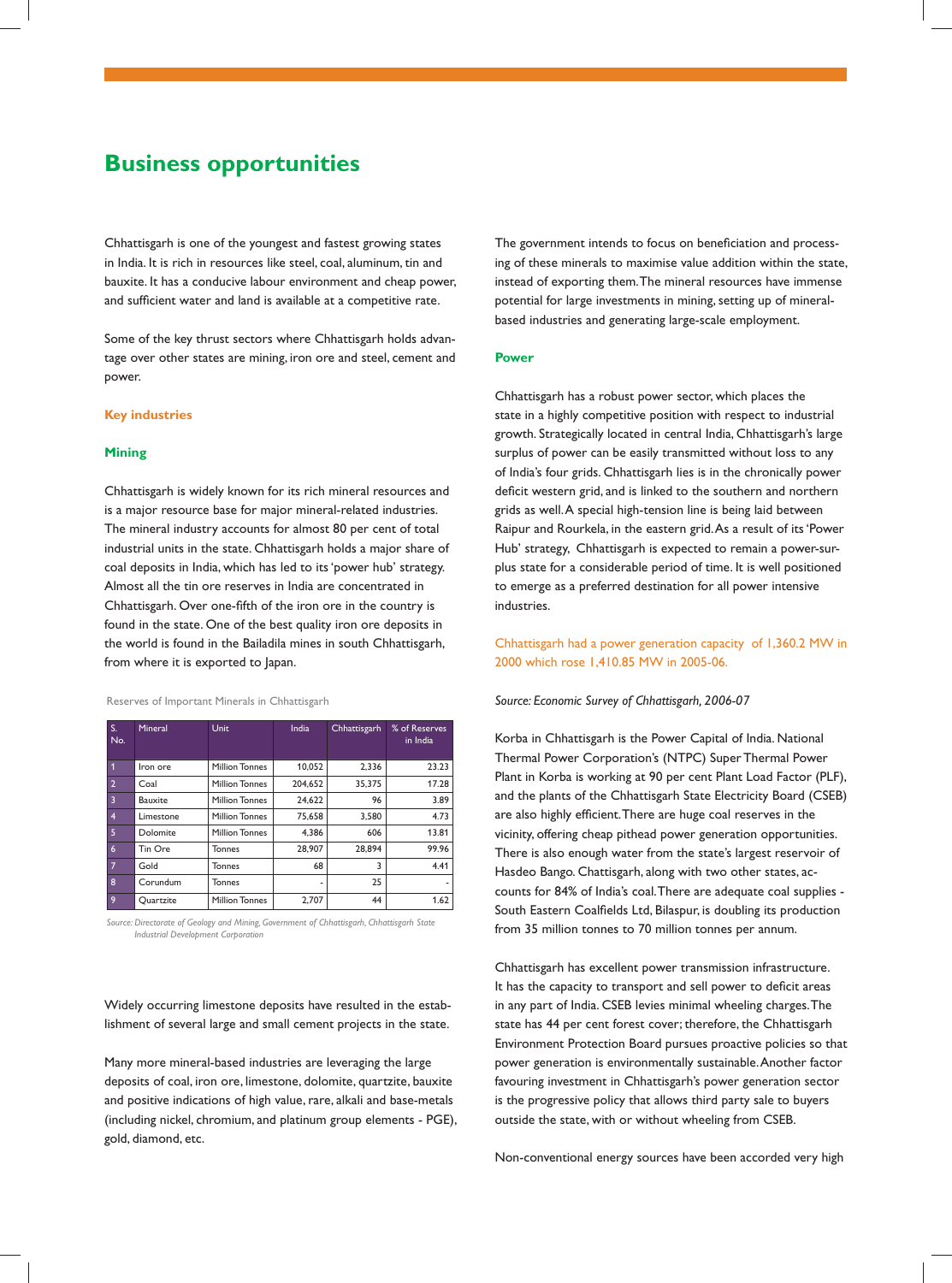priority. A special agency called CREDA (Chhattisgarh Renewable Energy Development Agency) has been set up, and over 1,200 villages in dense forests are being electrified using off-grid energy. Micro-hydel power potential is additionally being tapped in a big way, and several projects have been identified for viable private investment.

Labour relations are very cordial in the power generating plants, with man-days lost being the lowest in the country. Chhattisgarh has emerged as one of the best destinations for investment in greenfield power projects with the cheapest cost of production in the country.

#### **Cement**

Chhattisgarh is a mineral-rich state that provides an opportunity to produce cement at the most competitive prices. The Raipur-Bilaspur belt provides the best location where both labour and material is available at competitive costs. The state government provides several concessions to accelerate growth of the industry, to create employment and contribute to the welfare of the people.

#### **Major Cement Units**

| Name of Company and location         | <b>Annual Prod. Capacity</b> |
|--------------------------------------|------------------------------|
|                                      | (Lakh Tonnes)                |
| ACC Ltd., Jamul, Durg                | 15.8                         |
| Century Cement Ltd, Baikunth Raipur  | 12                           |
| Grasim Cement Ltd, Rawan, Raipur     | 15                           |
| C.C.I. Ltd. Akaltara, Janjgir        | $\overline{4}$               |
| C.C.I. Ltd. Mandhar, Raipur          | 3.8                          |
| Lafarge Cement Gopalnagar, Janjgir   | 22.4                         |
| Larsen & Toubro Ltd. Hirmi, Raipur   | 17.5                         |
| Ambuja Cement Ltd. Modinagar, Raipur | 18                           |
| Lafarge Cement Sonadih, Raipur       | 14.3                         |
|                                      |                              |

There are widely occurring limestone reserves in Chhattisgarh, which have spawned several large and small cement projects. Around 3,580 limestone reserves are present in Chhattisgarh, contributing 4.73 per cent of the total limestone reserves in India.

Cement production grew by 13 per cent in Chhattisgarh in 2006-07. There are nine major and 12 minor cement units in Chhattisgarh, the majority concentrated in the Raipur area.

#### **Iron Ore and Steel**

With the overall rapid development of the country, demand for

iron and steel has grown faster than anticipated. The existing steel plants can partially meet the current demand. Hence, it is being seen as an imperative that new plants be established in the state.

Iron ore – the basic raw material for the iron and steel industry that is also used in ferromanganese industries, paints, pigments and other allied industries – is available in a fairly large area in the state.

Chhattisgarh, which ranks third among all the iron ore-producing states in India, contributes almost 20 per cent of national iron ore reserves; 28 per cent of India's sponge iron production comes from Chhattisgarh.

#### **Iron Ore reserves in Chhattisgarh**

There are approximately 10,000 iron ore reserves in India, of which Chhattisgarh accounts for over 23 per cent.

Important iron ore deposits in Chhattisgarh are in Dalli-Rajhara area of Durg district, Bailadila area of Dantewara district and Rowghat area of Kanker district. Other smaller deposits have been found in Chargaon, Hahaladdi and Metabodeli areas of Kanker district and Boria Tibbu area of Rajnandgaon district. Iron ore deposits of Bailadila are considered to be the best deposits available in the world.

#### **Other key industries**

Several other potential industries have been identified, offering immense investment opportunities in the state. Government initiatives have provided a thrust to the growth of these industries in Chhattisgarh.

## **a) Food processing industry**

The state government has proposed to develop a Food Processing Park, to be located at Joratarai (40 km from Raipur) on 75 acres of land.

The proposed park will have the following features:

- Advantages with respect to sourcing of raw materials from the entire region.
- Proximity to the Mumbai-Howrah main rail line and NH-6.
- Boundary fence, internal roads with drainage system, streetlighting, and security arrangements. Identified plots for food processing units.
- Water supply, sewerage, power supply and telephone lines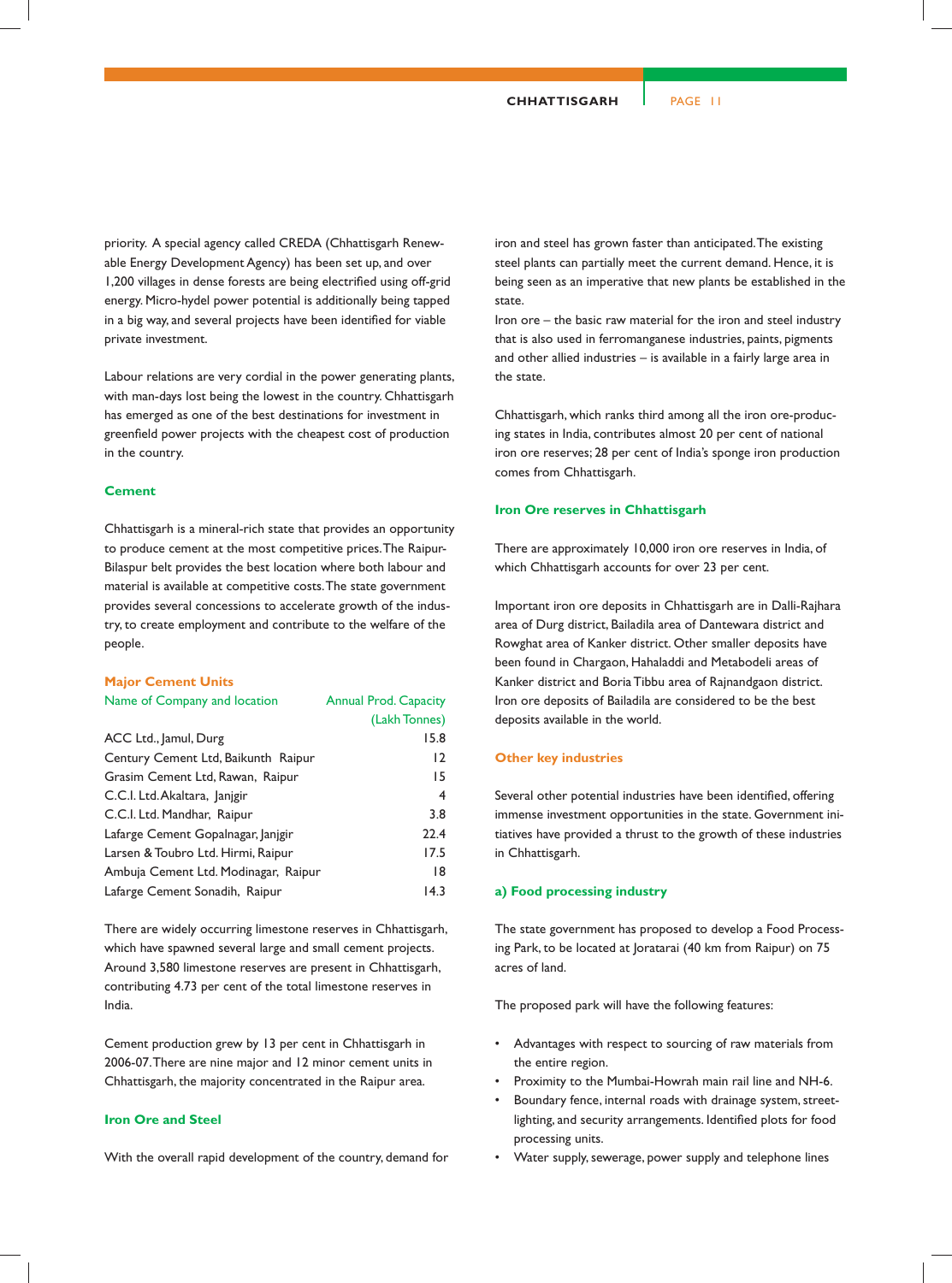and common facilities such as testing laboratory and R&D centre, cold storage, training centre, marketing/ branding services.

- Required off-site infrastructure for the park.
- The project is being developed as a public private partnership.

#### **b) Herbal Medicine industry**

Chhattisgarh is bestowed with vast forest resources, which account for 44 per cent of its total geographical area. The forest ecosystems are very rich in non-wood forest products (NWFP). The state has been recognised as an established centre for trade in herbal/ medicinal plants/ products. Currently the trade of NWFP is more than 100,000 tonnes and is worth \$140.24 million. (Source: Chhattisgarh State Industrial Development Corporation)

The Government of Chhattisgarh has declared the state as a 'Herbal State' with an objective to develop and conserve NWFP. It plans to develop a Herbal Medicinal Park in Banjari and Bagaudh villages of Kurudh Tehsil (30 km from the New Raipur City) in Dhamtari on about 154 acres of land.

The location has the following advantages:

- Wide forest covers of the district and proximity to a rich source of medicinal plants;
- Well-established trading centre for NWFP;
- Proximity to the state capital Raipur;
- Sufficient water, power and labour availability.

In the proposed Herbal/ Medicinal Park, the following components have been envisaged:

- Demarcated area for the industrial park comprising boundary fence, internal roads with drainage, street-light, and security arrangements;
- Identified plots for herbal/ medicinal processing/ manufacturing units to be set up by entrepreneurs;
- Provision for utility services such as water supply, sewerage, power supply and telephone lines;
- Common Facilities Testing laboratory and R&D centre, training centre, marketing/ branding services;
- The development cost of the Herbal & Medicinal Park is expected to be about \$6.09-8.53 million. The park is likely to house about 500 units. The project will operate under the PPP mode and would initially attract an investment of about \$60.9 million.

#### **c) Gems & Jewellery industry**

The state government plans to introduce its own SEZ policy, which would incentivise the players in terms of mining rights etc. In addition, the industrial policy initiatives and other incentives are designed to boost industrial infrastructure in the state. The state's Directorate of Geology and Mining is actively engaged in exploration of gold and diamond deposits.

#### Potential Growth Sectors in Chhattisgarh



The government plans to establish a Gems & Jewellery Special Economic Zone (SEZ) to encourage value-addition within the state and attract new investments. The 70-acre SEZ will be developed near the new capital area of Raipur. A state-of-the-art township is being rapidly developed close to the airport.

The proposed SEZ will have front-end components for sales and marketing and back-end components for manufacturing units. The front-end components would include identification, grading and certification of diamonds, a world-class gem and jewellery training institute, a gem-testing lab, an assaying and hallmarking centre as well as government offices to facilitate trade.

The SEZ would include:

• Demarcated area for the SEZ comprising boundary wall, internal roads, street-lighting, and security arrangements;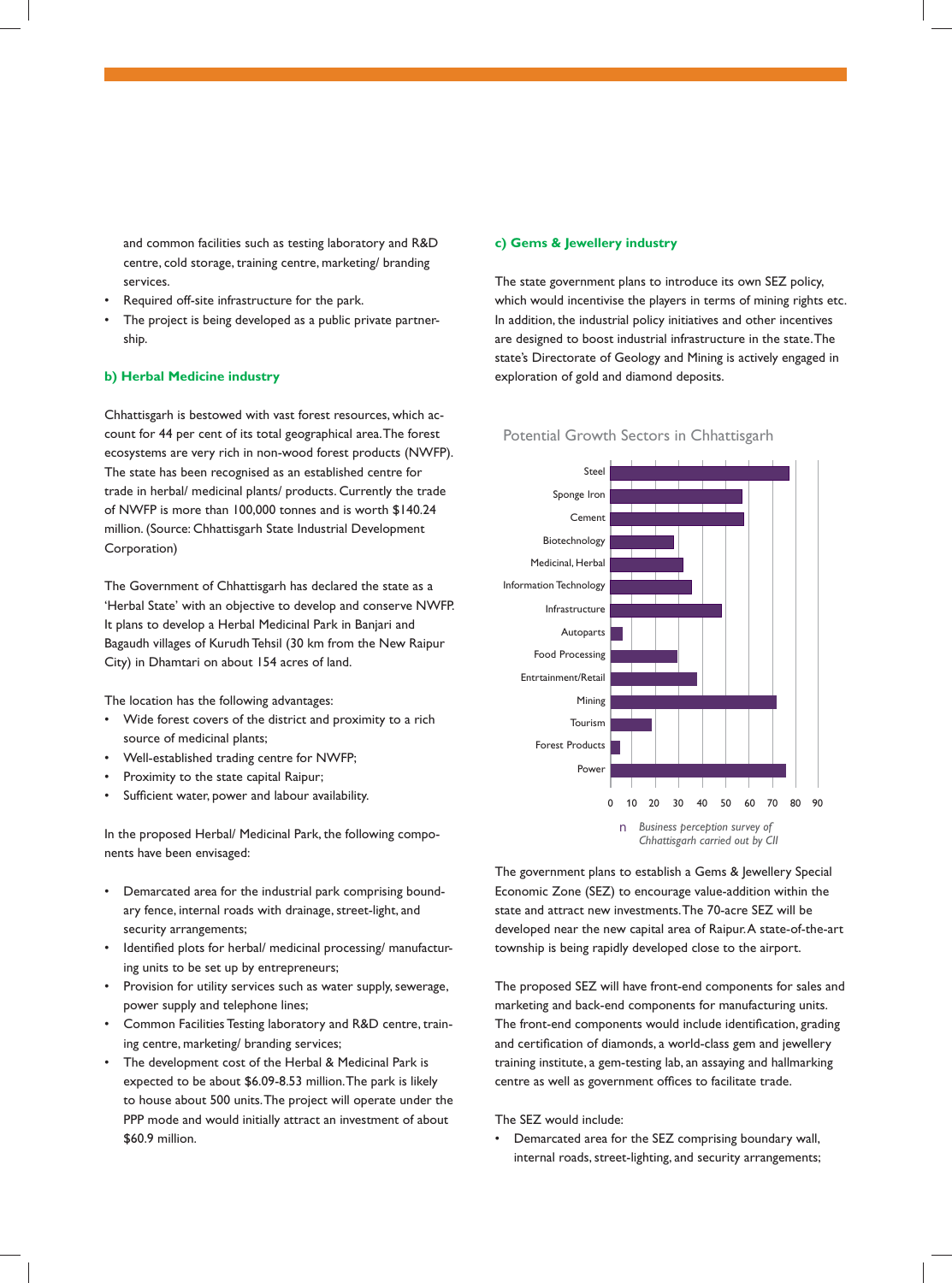**CHHATTISGARH** PAGE 13

- Identified plots and Standard Design Factory (SDF) units for gems and jewellery processing/ manufacturing units to be set up by entrepreneurs;
- Provision for utility services water supply, sewerage, and power supply;
- Common Facilities testing & certification laboratory and hallmarking facility;
- Common Services canteen, health care centre, custodial services, courier services/ freight handling services, etc.;
- Exhibition and conference Hall;
- Hotels and restaurant;
- Training centre: Institute of Jewellery Design and Technology would include basic and advanced jewellery design and manufacture technology, gemology and diamond trading;
- Government offices Development Commissioner, Customs;
- Required off-site infrastructure.

The project development cost of the SEZ would be \$26.82 million, including residential units and hotels. The Gems & Jewellery SEZ will have about 150 units of 750 sq. mt each, in addition to 750 dwelling units and hotels. Initially the project would attract an investment of \$48.78 million. The project development would be in the PPP mode.

## **d) Apparel industry**

CSIDC is establishing an Apparel Park for the development of textile and textile-based industries and to attract new investments in the sector. It is proposed to be set up in the Light Industrial Area of New Raipur, the proposed capital of Chhattisgarh.

The proposed area to be earmarked is about 20 hectares. Infrastructure development is underway and the park is due to be operational shortly.

# **e) Aluminium / Metal industry**

The state proposes to create an Aluminium Park for promoting downstream products. It will house more than 100 industrial units to manufacture various aluminium/ metal products required by the civil aviation, automobile and construction sectors. It is proposed to be developed at Bhanpuri near Raipur.

#### **Export profile of Chhattisgarh**

Nearly 75 per cent of exports from Chhattisgarh emanate from Bhilai, and the remaining from Urla, Bhanpuri and Sirgitti. Major exportable products of the state are steel, handicrafts, handloom,

blended yarn, food/agri products, iron, aluminium, cement, minerals and engineering products.

Around 17 per cent of the companies based in Chhattisgarh are engaged in exports. The most favoured port is Vishakhapatnam (Vizag), followed by Paradip and Nava Sheva port of Mumbai. Vizag is the most preferred port as the logistics cost incurred elsewhere is much higher.

The remaining 83 per cent of the companies sell all of their production in the domestic market itself. However, it has been observed that a large proportion of exports of the state are being booked through other states. The opening up and operationalisation of the services of Inland Container Depot (ICD), Raipur, may reverse this trend. Local exporters booking their exports from other states will start booking it from Chhattisgarh after the opening of the ICD.

# Year-wise exports

| Year    | Amount<br>(USD million) | Growth (%) | % share in<br>export from India |
|---------|-------------------------|------------|---------------------------------|
| 2002-03 | 104                     | -          | 0.17                            |
| 2003-04 | 258                     | 148.70     | 0.36                            |
| 2004-05 | 342.48                  | 32.7       | 0.39                            |
| 2005-06 | 397.5                   | 16.08      | 0.36                            |

*Source: Chhattisgarh State Industrial Development Corporation*

## **Export Potential of Chhattisgarh**

- Handcrafted wood, iron & steel, terra cotta, bell metal and handloom items are major attractions in the international market.
- Chhattisgarh is the only state offering quality fabric in Tassar Silk/ Kosa, which has good export potential in the UK, France, Switzerland, Norway, the USA, Canada, Australia, South Africa and Japan.
- The state has vast potential for exporting processed foods, organically grown cereals, herbal and medicinal products.
- Agricultural products such as rice presently exported in huge quantities to neighbouring countries – derivatives and intermediates of rice products, processed foods and biodiesel have a huge potential for exports.
- Mineral-based products including steel and pig iron, steel castings, forging and equipment, structural steel, cement and silico-mangnese are also exported from Chhattisgarh.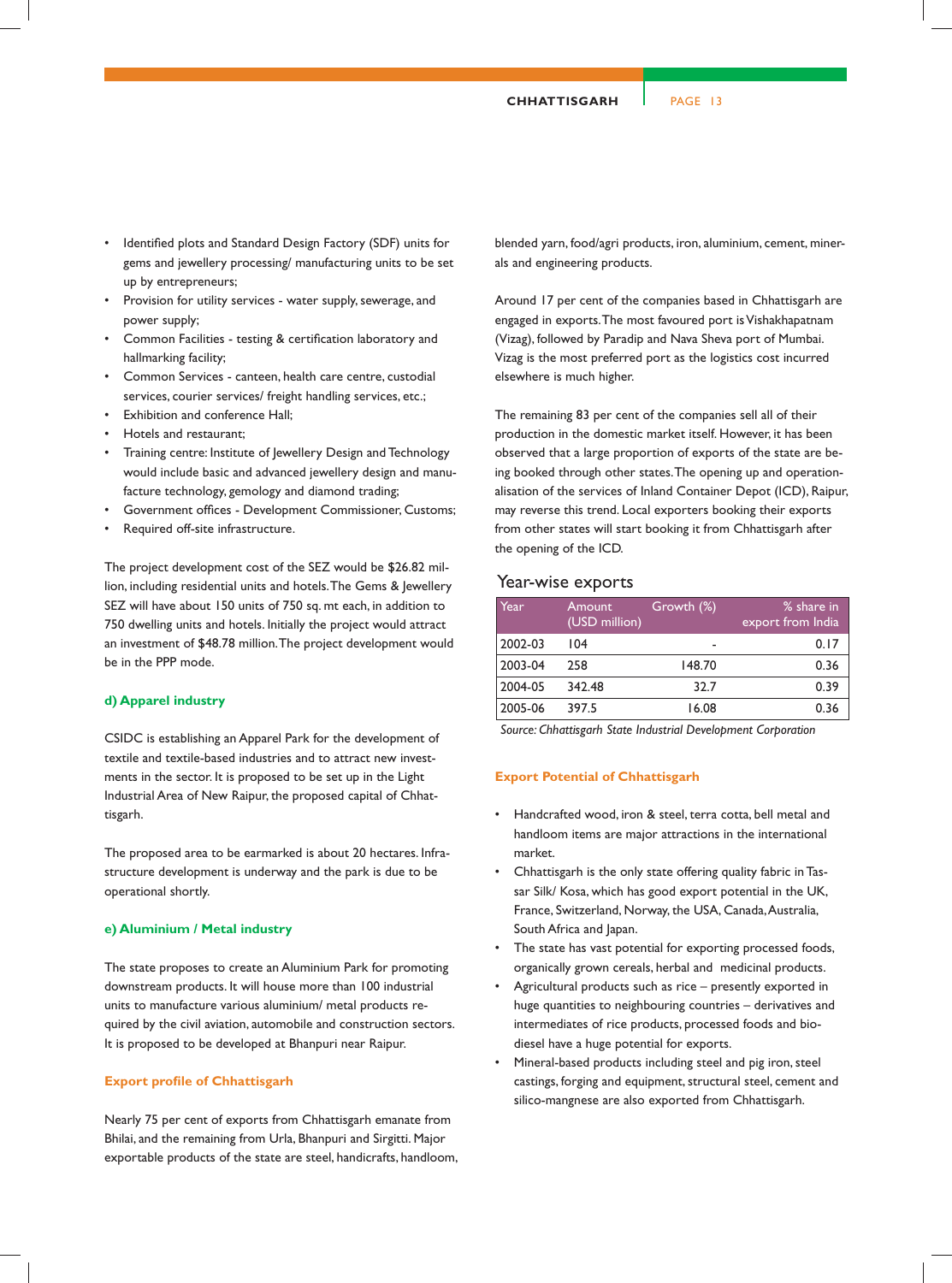#### **Investments in Chhattisgarh**

In 2006-07, 13 projects worth \$580 million (contributing 0.8 per cent of the total investments in India) were sanctioned in Chhattisgarh.

#### *Source: Reserve Bank of India report, 2007*

Mineral-rich Chhattisgarh has attracted investment proposals worth \$4.87 billion till October, 2007.



Vedanta Group has plans to invest another \$2.44 billion for setting up a large aluminium plant in Chhattisgarh. The group has also signed \$1.21 billion worth of MoUs with five private companies in the cement and steel sector. The Electricity Board of Chhattisgarh has plans to set up a 1,200 MW power plant at Korba with an investment of \$2.44 billion.

During 2001-2005, 1,004 Industrial Entrepreneur Memorandums (IEMs) were filed in Chhattisgarh, which invited an investment of over \$24.3 billion.

*Source: Ministry Of Commerce and Industry Department of Industrial Policy and Promotion*

#### **Key players in the state**



Bhilai Steel Plant is one of the largest integrated steel plants of the Steel Authority of India Ltd (SAIL). It is the sole producer of rails and heavy steel plates in the country. With an annual production capacity of 3.153 MT of saleable steel, the plant specialises in other products such as wire rods and merchant products. The plant is accredited with ISO 9001:2000 Quality Management System standard and ISO-14001 certification for its environment management systems. Bhilai Steel Plant has plans to invest \$5.5 billion up to 2012 in its integrated steel plants in Chhattisgarh.

# **National Thermal Power Corporation (NTPC)**

NTPC Ltd is engaged in the generation and sale of bulk power to state electricity boards/state



utilities. It is India's largest power utility and the sixth largest thermal power generator in the world with an installed capacity of 2,100 MW. The company is also engaged in providing consultancy, project management and supervision, oil and gas exploration, and coal mining. For the fiscal ended March 31, 2007, NTPC's power stations generated 188.674 billion units of electricity and its coal stations operated at a plant load factor of 89.43 per cent.

One of the largest establishments of NTPC is in the city of Korba in Chhattisgarh. Currently the company is implementing India's largest coal-based electricity plant at Sipat in Chhattisgarh with an installed capacity of over 3,000 MW at an estimated cost of over \$1.8 billion.

#### **National Mineral Development Corporation (NMDC)**

National Mineral Development Corporation (NMDC) is involved in the exploration of a range of minerals,



including iron ore, copper, rock phosphate, lime stone, dolomite, gypsum, bentonite, magnesite, diamond, tin, tungsten, graphite and beach sands. The company is an iron ore producer and exporter, producing 20.74 million tonnes of iron ore from three fully mechanised mines in Chhattisgarh and Karnataka. NMDC is presently producing about 15.75 million tonnes of iron ore from its Bailadila sector mines in Chhattisgarh.

Iron-ore from this region is considered to be the best for manufacturing steel as it contains almost 66 per cent super high grade iron content, which is free from sulphur and other deleterious material. The company plans to open new mines in the Baila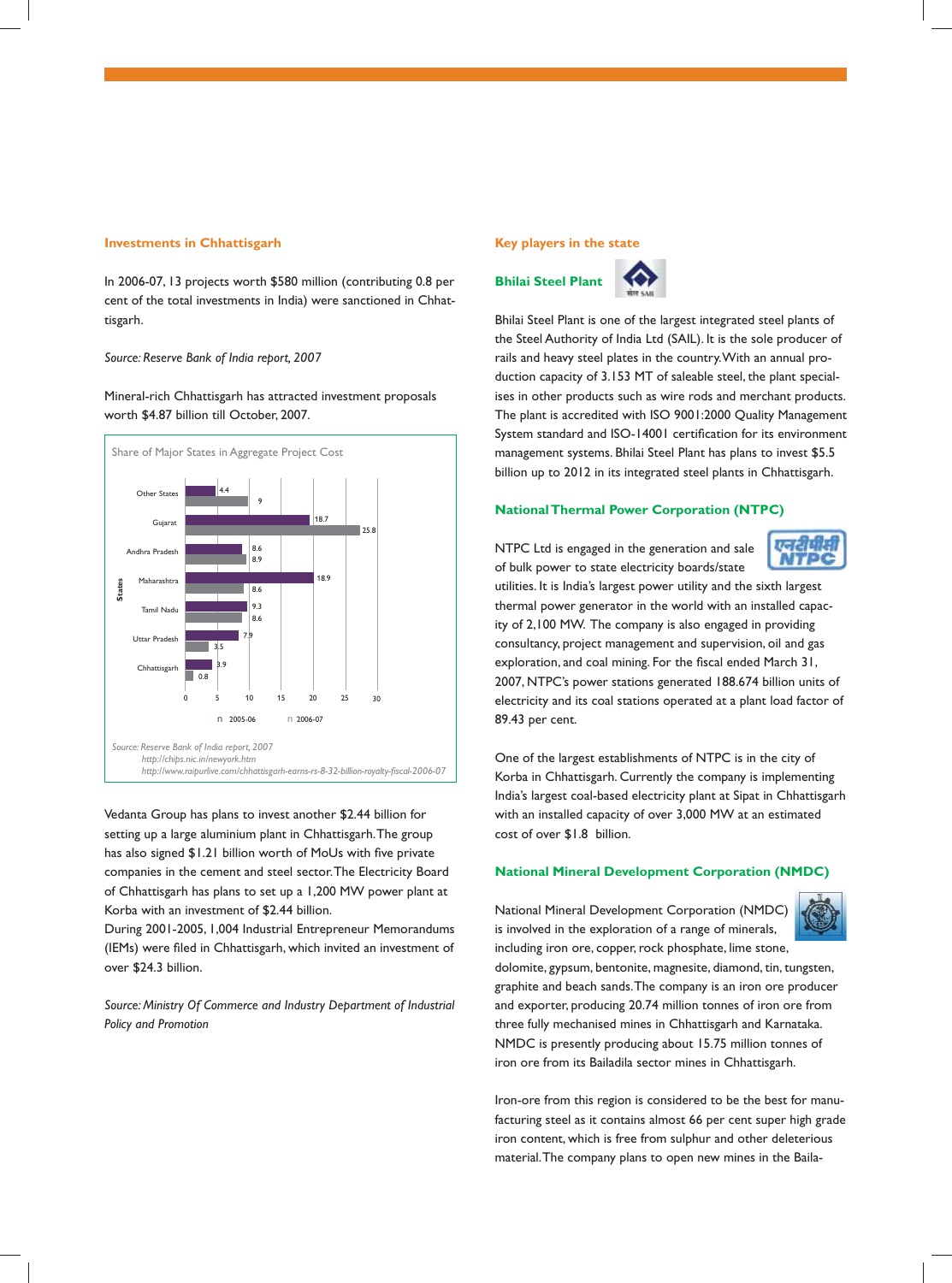dila sector and a new iron-ore mine at Kirandul in Dantewada district is proposed.

#### **Jindal Steel and Power Ltd. (JSPL)**

JSPL is one of the largest coal-based sponge iron manufacturers in India with 24 per cent

market share in this product segment. With an installed capacity of 650,000 MTPA, it is the world's largest coal-based sponge iron plant at Raigarh in Chhattisgarh. Total gross sales for the year 2005-06 amounted to \$731million.

**JIDAL INLAN** 

JSPL is the largest private sector investor in Chhattisgarh with a total investment commitment of more than \$2.43 billion. Jindal Power Limited, a wholly owned subsidiary of JSPL, is setting up a 1,000 MW O P Jindal Super Thermal Power Plant at Raigarh, with an investment of over \$1.09 billion.

JSPL has set up a first of its kind, 750-acre industrial park in district Raigarh, where more than 30 units have already started operations. More than \$300 million investment is expected in the park, which in its fully operational state is expected to provide employment to over 5,000 people. JSPL has initiated exploration for diamond, gold and associated minerals under reconnaissance permit (RP) covering over 2,500 sq km area in Jahspur district.

## **Associated Cement Companies Ltd (ACC Ltd)**

ACC Ltd is India's leading manufacturer of ce-

ment and ready mix concrete with a countrywide network of factories. It has a production capacity of 16 MT per annum. It is India's largest refractory manufacturer and supplier, the largest research and consultancy organisation in the cement sector, and a pioneer in the area of advanced materials. In Jamul, Korba district, ACC has a cement plant with a production capacity of 1.58 million tonnes.

#### **Lafarge India Ltd**



Lafarge India is a subsidiary of the French building materials major, Lafarge. A world leader in building materials, it ranks top in all of its businesses: cement, aggregates & concrete and gypsum. Lafarge entered the Indian market in 1999, with the acquisition of the cement business of Tata Steel.

Lafarge has two integrated cement manufacturing plants at Sonadih and Arasmeta in Chhattisgarh with a capacity of 2 million tonnes per annum. The company's total cement production capacity in India currently stands at around 5.5 million tonnes.

Lafarge plans to invest \$70 million for setting up of 50 MW coalbased captive power plants for two of its units in Chhattisgarh. The company also plans to set up a railway siding for its plant at Sonadih in Chhattisgarh, connecting Bilaspur railway station.

## **Jayaswals Neco**



The Neco group is the largest Indian iron and steel foundry group with a capacity of 100,000

tonnes and a turnover of \$150 million per annum. It covers a wide range of finished castings for automobile, engineering and construction industries in addition to cast/ductile iron pipes and pipe fittings, and has also diversified into industrial valves, infrastructure projects (roads and bridges), valve castings, food products, ceramics, ferro alloys, pig iron and steel.

Neco has an integrated steel plant in Siltara, Chhattisgarh, which contains all auxiliary facilities along with a 40 MW captive power plant, raw-material handling plants and a gas cleaning plant.

# **Bharat Aluminium Company Ltd (BALCO)**

BALCO was established by the Government of India as a public sector undertaking in 1965. Its assets include aluminium and captive bauxite



mines, captive power plants, refineries and smelters. An ISO 9001:2000 certified-company, it is one of the largest producers of aluminum in India with captive bauxite mines, power plant, refineries and smelters.

The company has two working units, situated in Korba (an integrated aluminum complex), Chhattisgarh, and the second in West Bengal at Bidhanbag. The Korba plant produces almost 100,000 tonnes of aluminum every year and has the capacity of producing almost 270 MW of electricity.

BALCO is executing a \$863 million expansion plan to increase its aluminum production capacity from 100,000 tonnes per annum to 345,000 tonnes. The company plans to set up a 540 MW electricity generation plant for captive consumption.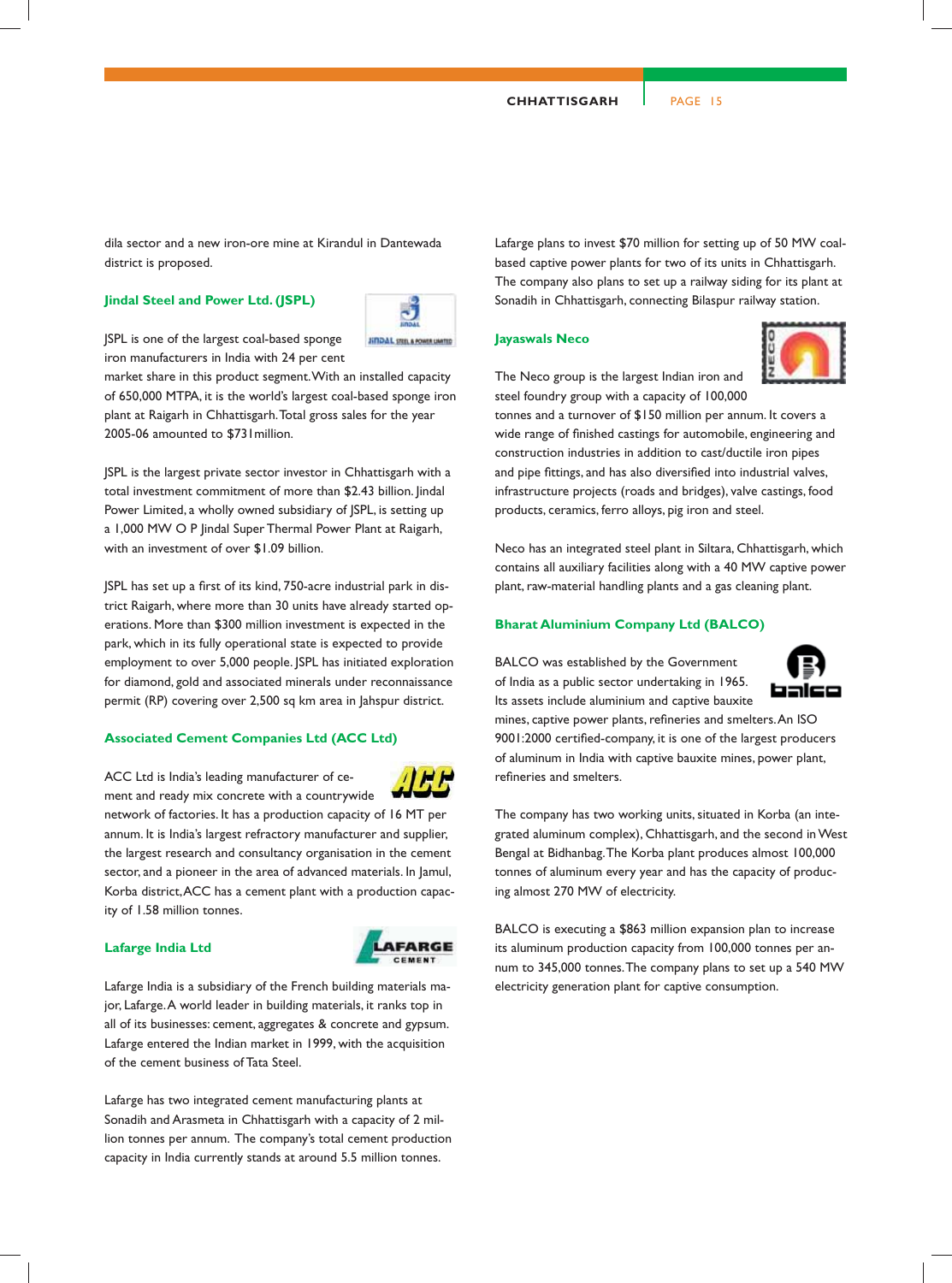# **Doing business in Chhattisgarh**

Some key approvals required from the state government for doing business in Chhattisgarh are outlined below:

# **Step 1 - Allotment of Plot**

- a) Chhattisgarh State Industrial Development Corporation (CSIDC) allots the plots or built-up sheds, for establishing units. The documents required for allotment of land are:
- Application in prescribed proforma
- Project Profile in brief
- Block plan for proposed construction
- Processing fee
- b) Letter of Intent is signed between CSIDC and applicant
- c) Land Allotment Order is issued by CSIDC.
- d) Submission of Balance Premium

# **Step 2 - Signing of Lease Deed**

The lease deed is signed between the applicant and CSIDC after submission of the balance premium.

On receipt of balance payment, the allottee is supposed to take over the possession immediately and execute the Agreement Lease of CSIDC within 30 days from the date of receipt of final payment.

The plots are allotted for small, medium and large scale units Eligibility conditions for acquiring the land -

- The plots are allotted to -
- a) Proprietary firm
- b) Partnership firm
- c) Private Limited company
- d) Public Limited company
- e) Co-operative societies
- f) Public trust
- g) Chief Promoter of -
- Proposed Private Limited
- Proposed Public Limited
- Proposed Partnership firm
- Proposed Co-operative Society

#### **Step 3- Water connection**

- a) Request for obtaining application form for water connection in prescribed format with fee of \$2.43 per form needs to be submitted.
- b) Application Form in prescribed format with necessary documents should be submitted
- Photocopy of Lease Deed executed
- Photocopy of Possession certificate
- Photocopy of Registration of District Trade & Industries **Centre**
- Layout plan of Industry
- c) Agreement for water connection
- d) Demand note for security deposit / new connection charges
- e) Road cutting charges, if required

# **Step 4- Electricity connection**

The duly filled up application form is submitted to CSIDC. CSIDC coordinates with the Electricity Department and assists the applicant in getting the electricity connection.

#### **Step 5- Pollution clearance**

a) State level clearances -

 Application Form in prescribed format is submitted to District Trade Industries Centre (for investment up to \$24.3 million)/ State Investment Promotion Board (for investment above \$24.3 million)

b) Instances wherein clearances from Central Government are required - Application in prescribed format to District Trade Industries Centre (for investment up to \$24.3 million)/ State Investment Promotion Board (for investment above \$24.3 million) with Environment Impact Assessment Report.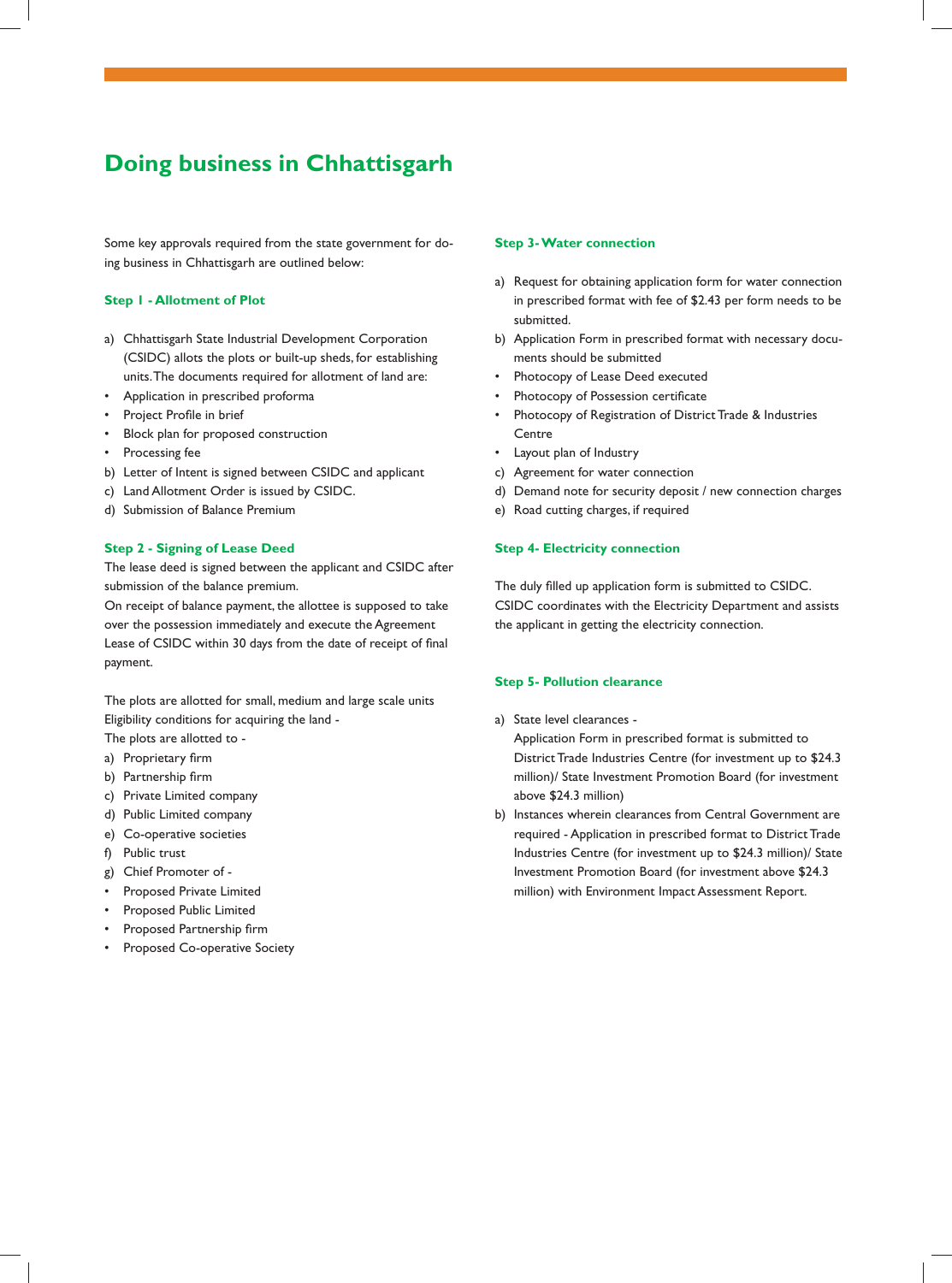# **Investment climate of Chhattisgarh**

# Investment Climate

#### Rich Natural Resources

- Natural resources are the biggest strength of the State. It has rich deposits of Limestone, Ironore, Copper-ore, Rock Phosphate, Manganese ore, bauxite, Coal, Asbestos and Mica. In fact Chhattisgarh, along with Orissa and Jharkhand, constitutes over 80% of the nation's Coal reserves. Chhattisgarh also has proven reserves of Diamond which can, in the future, be a large source of income for the State

#### Surplus Power

- Chhattisgarh is currently one of the few states that has surplus power. This could be an important advantage for industrialists making project and investment decisions. Presence of low grade coal makes Chhattisgarh an ideal location for setting up of low cost pit head based Thermal Power Plants, capable of generating power to meet the requirements of other states.

#### Favourable Labour Climate

- Though the Skill base is relatively low, the presence of a large number of willing and able-bodied people contributes to a substantial workforce. The State has a high worker participation rate (male and female) and a high labour force in the 15-39 age group. It also has one of the lowest losses in person-days attributed to labour problems, in the country

#### Investment climate of Chhattisgarh



#### Relatively Low Land Cost

- With a lower population density and urbanisation rate, the State is able to offer land at extremely competitive prices

#### Fiscal Position

- The fiscal deficit situation of the State is currently under control. It also has reliable sources of public finance and possesses no deficit on account of either the State Electricity Board or Road Transport Corporation

#### Political Environment

- Lesser number of bureaucrats and government employees compared to the other States in the country. This has also resulted in one of the lowest expenditures in the country on government functioning. The presence of a strong, committed and focused leadership is an asset in the state.

# Average cost of setting up business in the state

| <b>Indicator</b>                                  | Value (in US\$) |
|---------------------------------------------------|-----------------|
| Industrial Land (per sq. m)                       | $3.04 - 4.75$   |
| Office space rent (per sq. ft/month)              | $0.56 - 0.93$   |
| Residential rent (for a 2,000 sq. ft house/month) | 292.68-439.02   |
| 5-star hotel room (per night)                     | $73.1 - 134.14$ |
| Electricity (per KWh)                             | $0.97 - 1.46$   |
| Water (per 1000 liters)                           | $0.22 - 0.33$   |

# *Source: E&Y Analysis*

*Note: Exchange rate used is INR 41 per US\$*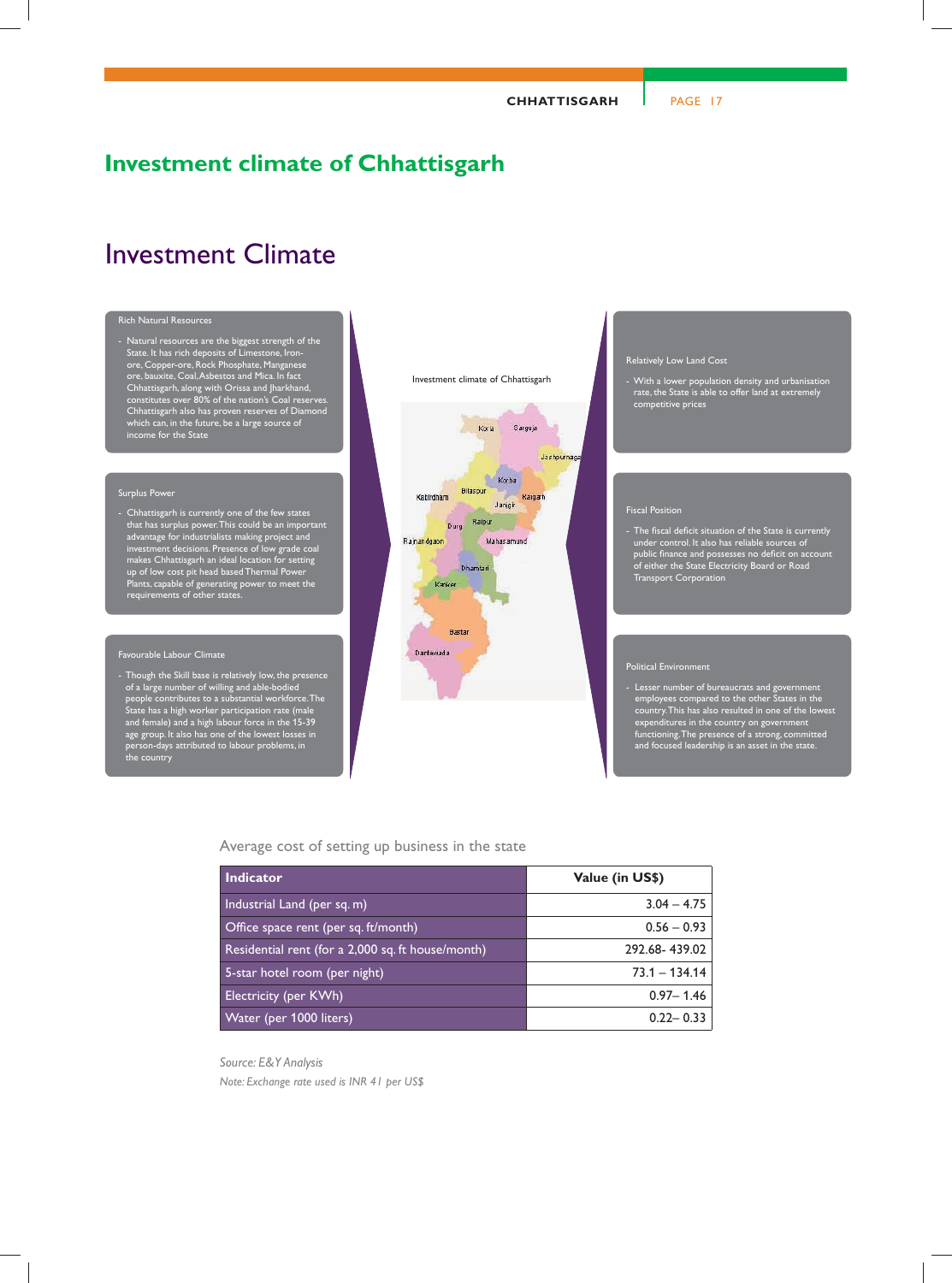# DISCLAIMER

This publication has been prepared for the India Brand Equity Foundation ("IBEF").

All rights reserved. All copyright in this publication and related works is owned by IBEF. The same may not be reproduced, wholly or in part in any material form (including photocopying or storing it in any medium by electronic means and whether or not transiently or incidentally to some other use of this publication), modified or in any manner communicated to any third party except with the written apporval of IBEF.

This publication is for information purposes only. While due care has been taken during the compilation of this publication to ensure that the information is accurate to the best of IBEF's knowledge and belief, the content is not to be construed in any manner whatsover as a substitute for professional advice.

IBEF neither recommends nor endorses any specific products or services that may have been mentioned in this publication and nor does it assume any liability or responsibility for the outcome of decisions taken as a result of any reliance placed on this publication.

IBEF shall in no way, be liable for any direct or indirect damages that may arise due to any act or omission on the part of the user due to any reliance placed guidance taken from any portion of this publication.